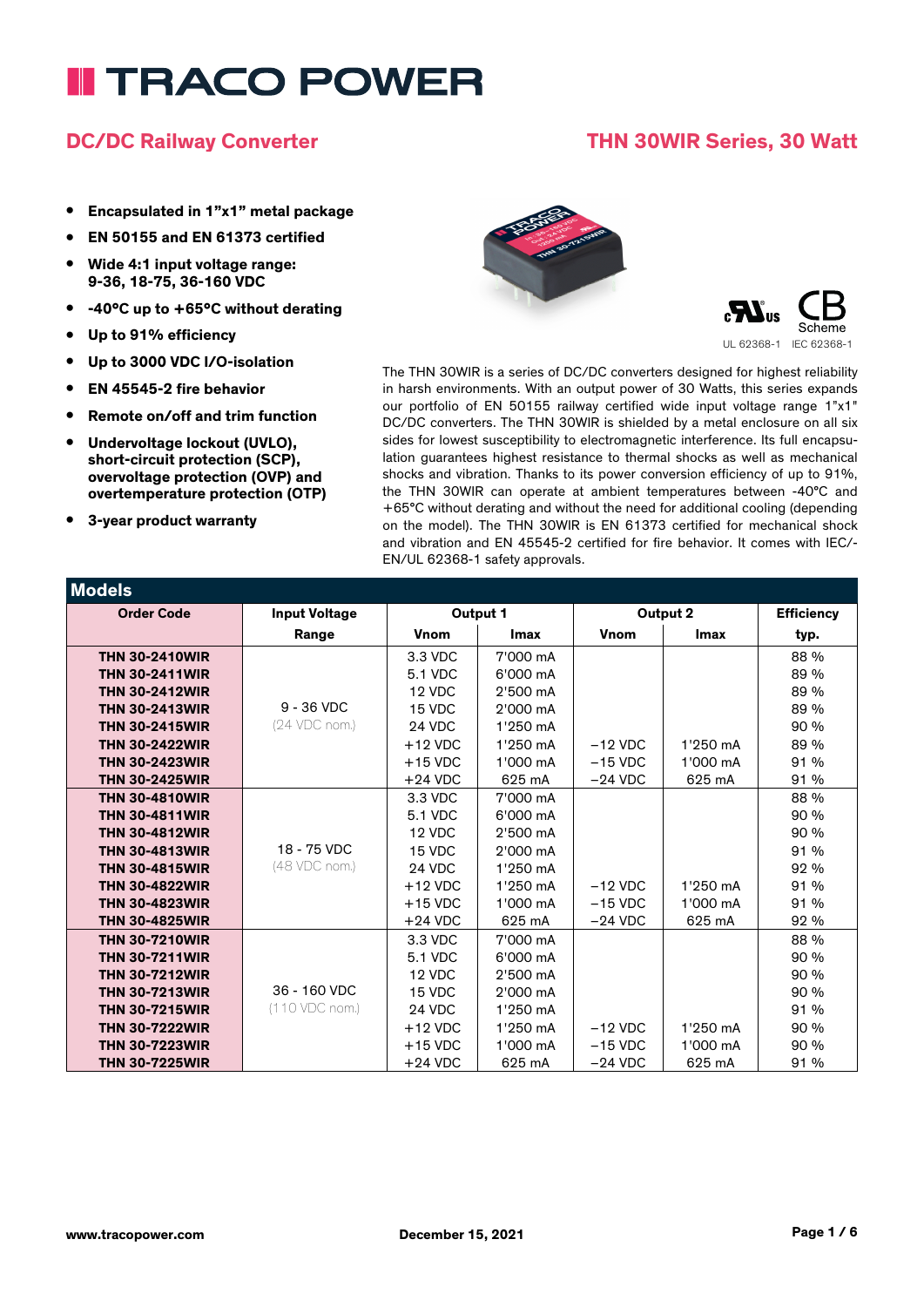| <b>Options</b>     |                                                                                        |
|--------------------|----------------------------------------------------------------------------------------|
| THN-HS2            | - Optional Heat Sink: www.tracopower.com/products/thn-hs2.pdf                          |
|                    | - Optional Heat Sink: www.tracopower.com/products/thn-hs3.pdf                          |
| on demand          | - Optional Heat Sink: www.tracopower.com/products/thn-hs4.pdf                          |
|                    | (backorder with MOQ - Optional model with 5 VDC / 6'000 mA Output and 9 - 36 VDC Input |
| non stocking item) | - Optional model with 5 VDC / 6'000 mA Output and 18 - 75 VDC Input                    |
|                    | - Optional model with 5 VDC / 6'000 mA Output and 36 - 160 VDC Input                   |

#### **Input Specifications**

| Input Current                | - At no load | 110 Vin models: $7 \text{ mA}$ typ. |                                                            |
|------------------------------|--------------|-------------------------------------|------------------------------------------------------------|
|                              |              |                                     | 24 Vin models: 10 mA typ. (3.3 Vout model)                 |
|                              |              |                                     | 10 mA typ. (5 Vout model)                                  |
|                              |              |                                     | 10 mA typ. (5.1 Vout model)                                |
|                              |              |                                     | 10 mA typ. (12 Vout model)                                 |
|                              |              |                                     | 10 mA typ. (15 Vout model)                                 |
|                              |              |                                     | 10 mA typ. (24 Vout model)                                 |
|                              |              |                                     | <b>10 mA typ.</b> (12 / -12 Vout model)                    |
|                              |              |                                     | <b>10 mA typ.</b> (15 / -15 Vout model)                    |
|                              |              |                                     | <b>12 mA typ.</b> $(24 / -24$ Vout model)                  |
|                              |              |                                     | 48 Vin models: 10 mA typ. (3.3 Vout model)                 |
|                              |              |                                     | 10 mA typ. (5 Vout model)                                  |
|                              |              |                                     | 10 mA typ. (5.1 Vout model)                                |
|                              |              |                                     | 8 mA typ. (12 Vout model)                                  |
|                              |              |                                     | 8 mA typ. (15 Vout model)                                  |
|                              |              |                                     | 8 mA typ. (24 Vout model)                                  |
|                              |              |                                     | 8 mA typ. (12 / -12 Vout model)                            |
|                              |              |                                     | 8 mA typ. (15 / -15 Vout model)                            |
|                              |              |                                     | <b>7 mA typ.</b> (24 / -24 Vout model)                     |
| Surge Voltage                |              |                                     | 24 Vin models: 50 VDC max. (1 s max.)                      |
|                              |              |                                     | 48 Vin models: 100 VDC max. (1 s max.)                     |
|                              |              |                                     | 110 Vin models: 185 VDC max. (1 s max.)                    |
| Under Voltage Lockout        |              |                                     | 24 Vin models: 7.5 VDC min. / 8 VDC typ. / 8.8 VDC max.    |
|                              |              |                                     | 48 Vin models: 15.5 VDC min. / 16 VDC typ. / 17.5 VDC max. |
|                              |              |                                     | 110 Vin models: 32 VDC min. / 34 VDC typ. / 35.5 VDC max.  |
| Recommended Input Fuse       |              |                                     | 24 Vin models: 6'000 mA (slow blow)                        |
|                              |              |                                     | 48 Vin models: 3'000 mA (slow blow)                        |
|                              |              |                                     | 110 Vin models: 1'500 mA (slow blow)                       |
|                              |              |                                     | The need of an external fuse has to be assessed            |
|                              |              |                                     | in the final application.)                                 |
| Input Filter                 |              |                                     | Internal Pi-Type                                           |
|                              |              |                                     |                                                            |
| <b>Output Specifications</b> |              |                                     |                                                            |
| Output Voltage Adjustment    |              |                                     | $-10\%$ to $+20\%$ (15 & 24 Vout models)                   |
|                              |              |                                     | ±10% (other single models)                                 |
|                              |              |                                     | (By external trim resistor)                                |
|                              |              |                                     | See application note: www.tracopower.com/overview/thn30wir |
|                              |              |                                     | Output power must not exceed rated power!                  |
| <b>Voltage Set Accuracy</b>  |              |                                     | $±1\%$ max.                                                |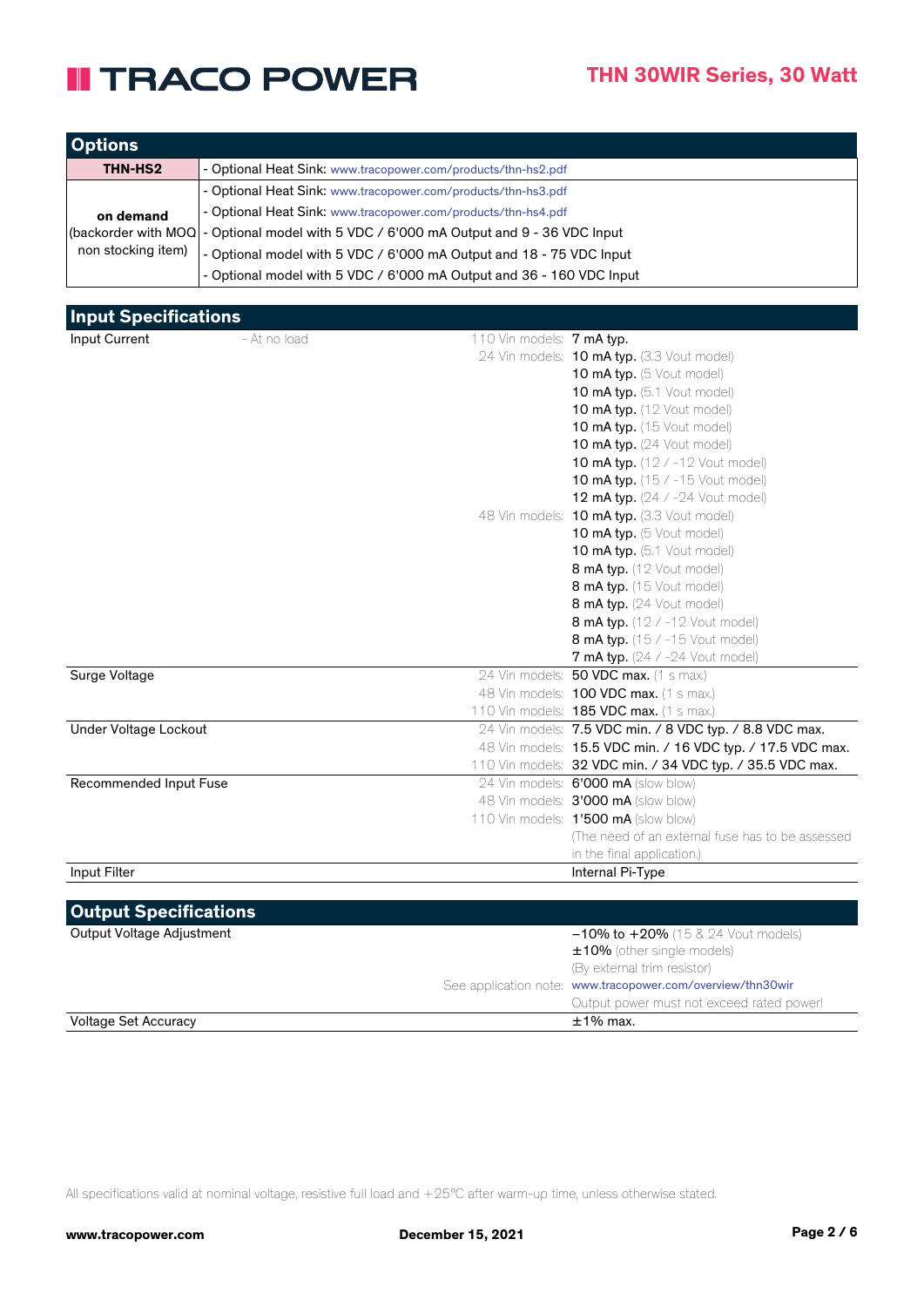| Regulation                       | - Input Variation (Vmin - Vmax)  | single output models: 0.2% max.         |                                                                     |
|----------------------------------|----------------------------------|-----------------------------------------|---------------------------------------------------------------------|
|                                  |                                  | dual output models: 0.5% max.           |                                                                     |
|                                  | - Load Variation ( $0 - 100\%$ ) | single output models: 0.2% max.         |                                                                     |
|                                  |                                  |                                         | dual output models: 1% max. (Output 1)                              |
|                                  |                                  |                                         | 1% max. (Output $2$ )                                               |
|                                  | - Voltage Balance                | dual output models: 2% max.             |                                                                     |
|                                  | (symmetrical load)               |                                         |                                                                     |
|                                  | - Cross Regulation               | dual output models: 5% max.             |                                                                     |
|                                  | (25% / 100% asym. load)          |                                         |                                                                     |
| Ripple and Noise                 | - single output                  |                                         | 3.3 Vout models: 75 mVp-p typ. (w/ 22 µF)                           |
| (20 MHz Bandwidth)               |                                  |                                         | 5 Vout models: 75 mVp-p typ. (w/ 22 µF)                             |
|                                  |                                  |                                         | 5.1 Vout models: 75 mVp-p typ. (w/ 22 µF)                           |
|                                  |                                  |                                         | 12 Vout models: <b>100 mVp-p typ.</b> (w/ 22 µF // 22 µF)           |
|                                  |                                  |                                         | 15 Vout models: <b>100 mVp-p typ.</b> (w/ 22 µF // 22 µF)           |
|                                  |                                  |                                         | 24 Vout models: 100 mVp-p typ. (w/ 6.8 µF // 6.8 µF)                |
|                                  | - dual output                    |                                         | 12 / -12 Vout models: 100 / 100 mVp-p typ. (w/ 10 µF)               |
|                                  |                                  |                                         | 15 / -15 Vout models: <b>100 / 100 mVp-p typ.</b> (w/ 10 µF)        |
|                                  |                                  |                                         | 24 / -24 Vout models: 100 / 100 mVp-p typ. (w/ 4.7 µF)              |
| Capacitive Load                  | - single output                  |                                         | 3.3 Vout models: 10'000 µF max.                                     |
|                                  |                                  |                                         | 5 Vout models: 7'200 µF max.                                        |
|                                  |                                  | 5.1 Vout models: 7'200 µF max.          |                                                                     |
|                                  |                                  | 12 Vout models: 1'200 µF max.           |                                                                     |
|                                  |                                  | 15 Vout models: 1'000 µF max.           |                                                                     |
|                                  |                                  | 24 Vout models: 375 µF max.             |                                                                     |
|                                  |                                  | 12 / -12 Vout models: 750 / 750 µF max. |                                                                     |
|                                  | - dual output                    |                                         |                                                                     |
|                                  |                                  | 15 / -15 Vout models: 500 / 500 µF max. |                                                                     |
|                                  |                                  | 24 / -24 Vout models: 180 / 180 µF max. |                                                                     |
| Minimum Load                     |                                  |                                         | Not required                                                        |
| <b>Temperature Coefficient</b>   |                                  |                                         | ±0.02 %/K max.                                                      |
| Hold-up Time<br>Start-up Time    |                                  |                                         | $200 \,\mu s$ min.                                                  |
| <b>Short Circuit Protection</b>  |                                  |                                         | 30 ms typ. / 40 ms max.<br>Continuous, Automatic recovery           |
| <b>Output Current Limitation</b> |                                  |                                         | 210% max. of lout max.                                              |
|                                  |                                  |                                         | 170% typ. of lout max.                                              |
| <b>Overvoltage Protection</b>    |                                  |                                         |                                                                     |
|                                  |                                  |                                         | (depending on model)<br>3.7 VDC typ. / 5.4 VDC max. (3.3 Vo models) |
|                                  |                                  |                                         | 6.3 VDC typ. / 7.4 VDC max. (5 Vo models)                           |
|                                  |                                  |                                         | 6.3 VDC typ. / 7.4 VDC max. (5.1 Vo models)                         |
|                                  |                                  |                                         | 13.5 VDC typ. / 19.6 VDC max. (12 Vo models)                        |
|                                  |                                  |                                         | 18.3 VDC typ. / 22.0 VDC max. (15 Vo models)                        |
|                                  |                                  |                                         | 29.1 VDC typ. / 32.5 VDC max. (24 Vo models)                        |
|                                  |                                  |                                         | 13.5 VDC typ. / 19.6 VDC max. (±12 Vo                               |
|                                  |                                  |                                         | models)                                                             |
|                                  |                                  |                                         | 18.3 VDC typ. / 22.0 VDC max. (±15 Vo                               |
|                                  |                                  |                                         | models)                                                             |
|                                  |                                  |                                         | 29.1 VDC typ. / 32.5 VDC max. (±24 Vo                               |
|                                  |                                  |                                         | models)                                                             |
| <b>Transient Response</b>        | - Response Time                  |                                         | 250 $\mu$ s typ. (25% Load Step)                                    |
|                                  |                                  |                                         |                                                                     |
| <b>Safety Specifications</b>     |                                  |                                         |                                                                     |
| Safety Standards                 | - IT / Multimedia Equipment      |                                         | EN 62368-1                                                          |
|                                  |                                  |                                         | IEC 62368-1                                                         |
|                                  |                                  |                                         | UL 62368-1                                                          |
|                                  | - Railway Applications           |                                         | EN 50155                                                            |
|                                  | - Certification Documents        |                                         | www.tracopower.com/overview/thn30wir                                |
| <b>Pollution Degree</b>          |                                  |                                         | PD <sub>2</sub>                                                     |
| Over Voltage Category            |                                  |                                         | OVC II                                                              |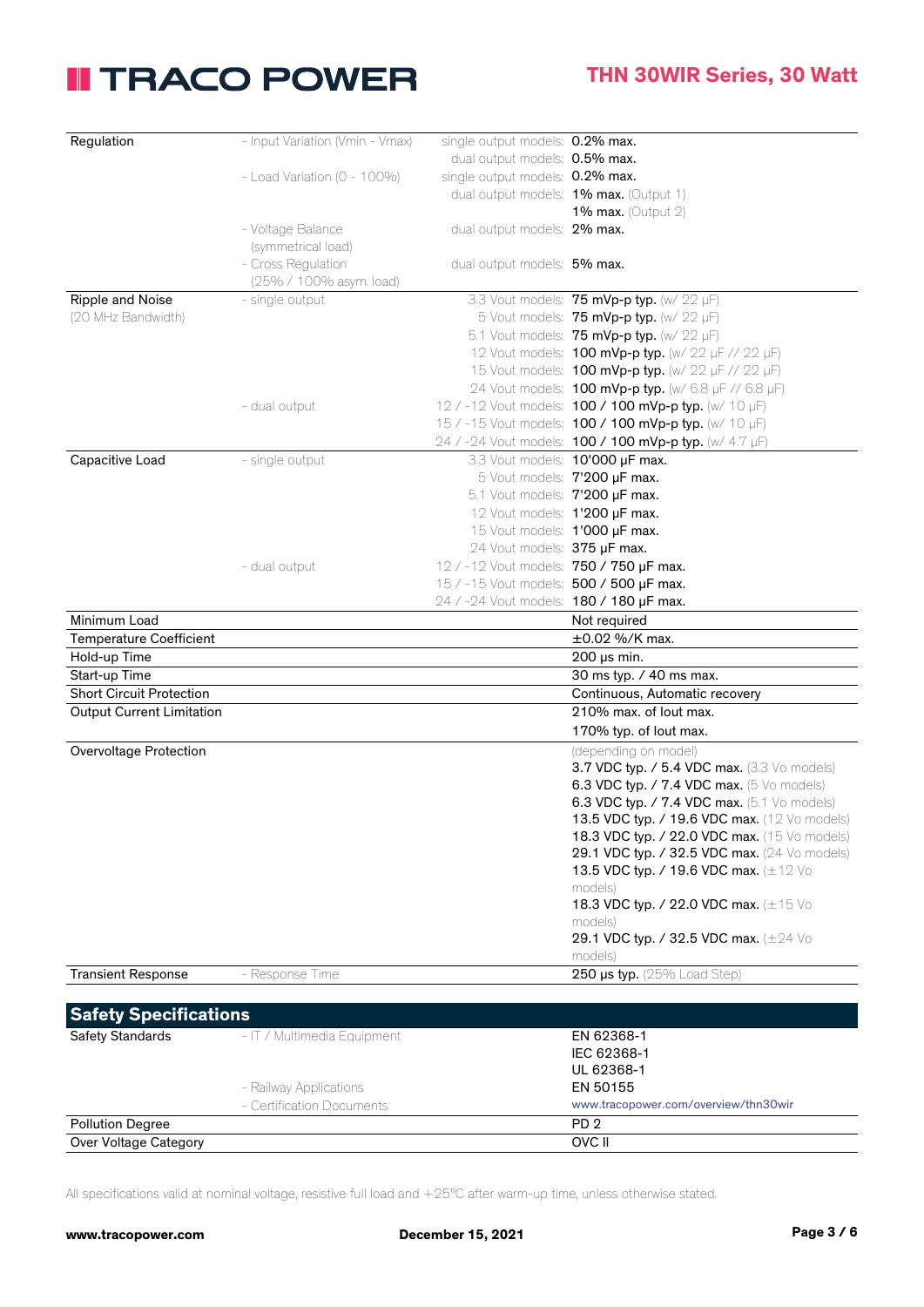| <b>EMC Specifications</b> |                             |             |                                                                     |
|---------------------------|-----------------------------|-------------|---------------------------------------------------------------------|
| <b>EMI Emissions</b>      |                             |             | <b>EN 50121-3-2 (EMC for Rolling Stock)</b>                         |
|                           | - Conducted Emissions       |             | EN 55032 class A (with external filter)                             |
|                           |                             |             | EN 55032 class B (with external filter)                             |
|                           | - Radiated Emissions        |             | <b>EN 55032 class A</b> (with external filter)                      |
|                           |                             |             | <b>EN 55032 class B</b> (with external filter)                      |
|                           |                             |             | External filter proposal: www.tracopower.com/overview/thn30wir      |
| <b>EMS Immunity</b>       |                             |             | <b>EN 50155</b> (Railway Applications)                              |
|                           |                             |             | EN 50121-3-2 (EMC for Rolling Stock)                                |
|                           |                             |             | $EN 55024$ (IT Equipment)                                           |
|                           | - Electrostatic Discharge   |             | Air: EN 61000-4-2, ±8 kV, perf. criteria A                          |
|                           |                             |             | Contact: EN 61000-4-2, ±6 kV, perf. criteria A                      |
|                           | - RF Electromagnetic Field  |             | EN 61000-4-3, 20 V/m, perf. criteria A                              |
|                           | - EFT (Burst) / Surge       |             | EN 61000-4-4, ±2 kV, perf. criteria A                               |
|                           |                             |             | EN 61000-4-5, ±2 kV, perf. criteria A                               |
|                           |                             |             | Ext. input component: 24 & 48 Vin models: 220 µF / 110 V, KY series |
|                           |                             |             | 110 Vin models: 150 µF / 200 V // 150 µF /                          |
|                           |                             |             | 200 V, KXJ series + TVS diode SMBJ220A                              |
|                           | - Conducted RF Disturbances |             | EN 61000-4-6, 10 Vrms, perf. criteria A                             |
|                           | - PF Magnetic Field         | Continuous: | EN 61000-4-8, 100 A/m, perf. criteria A                             |
|                           |                             |             | 1 s: EN 61000-4-8, 1000 A/m, perf. criteria A                       |

| <b>General Specifications</b>    |                             |                                                                                        |
|----------------------------------|-----------------------------|----------------------------------------------------------------------------------------|
| <b>Relative Humidity</b>         |                             | 95% max. (non condensing)                                                              |
| <b>Temperature Ranges</b>        | - Operating Temperature     | $-40^{\circ}$ C to +105°C                                                              |
|                                  |                             | $-40^{\circ}$ C to $+105^{\circ}$ C (with Heat Sink)                                   |
|                                  | - Case Temperature          | $+105^{\circ}$ C max.                                                                  |
|                                  | - Storage Temperature       | $-55^{\circ}$ C to $+125^{\circ}$ C                                                    |
| Power Derating                   | - High Temperature          | See application note: www.tracopower.com/overview/thn30wir                             |
| Over Temperature                 | - Protection Mode           | 115°C typ. (Automatic recovery)                                                        |
| Protection Switch Off            | - Measurement Point         | Case                                                                                   |
| <b>Cooling System</b>            |                             | Natural convection (20 LFM)                                                            |
| <b>Remote Control</b>            | - Voltage Controlled Remote | On: 3.0 to 15 VDC or open circuit                                                      |
|                                  |                             | Off: 0 to 1.2 VDC or short circuit                                                     |
|                                  | - Off Idle Input Current    | 2.5 mA typ.                                                                            |
|                                  | - Remote Pin Input Current  | $-0.5$ to 1.0 mA                                                                       |
| <b>Altitude During Operation</b> |                             | 5'000 m max.                                                                           |
| <b>Switching Frequency</b>       |                             | 210 - 370 kHz (PWM) (depending on model)                                               |
|                                  |                             | 230 kHz min. / 270 kHz typ. / 310 kHz max.<br>(24 & 48 Vin, 3.3 & 5 & 5.1 Vout models) |
|                                  |                             | 290 kHz min. / 330 kHz typ. / 370 kHz max.                                             |
|                                  |                             | (24 & 48 Vin, other models)                                                            |
|                                  |                             | 210 kHz min. / 240 kHz typ. / 270 kHz max.                                             |
|                                  |                             | (110 Vin, 3.3 & 5 & 5.1 Vout models)                                                   |
|                                  |                             | 270 kHz min. / 300 kHz typ. / 330 kHz max.                                             |
|                                  |                             | (110 Vin, other models)                                                                |
| <b>Insulation System</b>         |                             | <b>Functional Insulation</b>                                                           |
| <b>Isolation Test Voltage</b>    | - Input to Output, 60 s     | 2'250 VDC (24 & 48 Vin models)                                                         |
|                                  |                             | 3'000 VDC (110 Vin models)                                                             |
|                                  | - Input to Case, 60 s       | 1'600 VDC (24 & 48 Vin models)                                                         |
|                                  |                             | 2'250 VDC (110 Vin models)                                                             |
|                                  | - Output to Case, 60 s      | <b>1'600 VDC</b> (24 & 48 Vin models)                                                  |
|                                  |                             | 2'250 VDC (110 Vin models)                                                             |
| Creepage                         | - Input to Output           | $1.5$ mm min.                                                                          |
| Clearance                        | - Input to Output           | 1.5 mm min.                                                                            |
| <b>Isolation Resistance</b>      | - Input to Output, 500 VDC  | 1'000 MΩ min.                                                                          |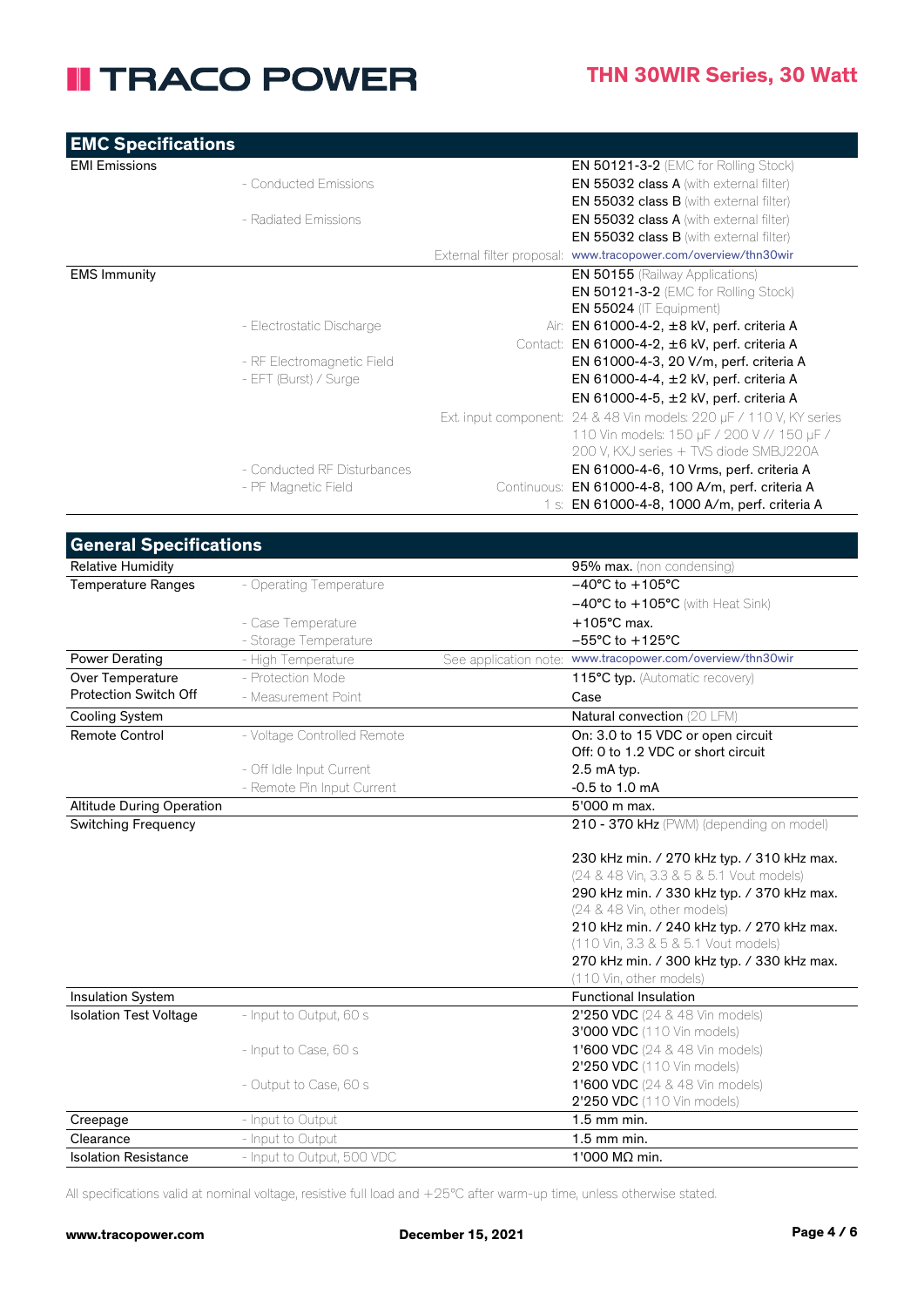| <b>Isolation Capacitance</b>                 | - Input to Output, 100 kHz, 1 V |                         | 2'000 pF max.                                   |
|----------------------------------------------|---------------------------------|-------------------------|-------------------------------------------------|
| Reliability                                  | - Calculated MTBF               |                         | 1'259'000 h (MIL-HDBK-217F, ground benign)      |
| <b>Washing Process</b>                       |                                 |                         | <b>Allowed</b> (hermetical product)             |
|                                              |                                 | See Cleaning Guideline: | www.tracopower.com/info/cleaning.pdf            |
| Environment                                  | - Vibration                     |                         | MIL-STD-810F                                    |
|                                              |                                 |                         | EN 61373                                        |
|                                              |                                 |                         | 7.6 g, 3 axis, 60 min, 20-2000 Hz               |
|                                              | - Mechanical Shock              |                         | MIL-STD-810F                                    |
|                                              |                                 |                         | EN 61373                                        |
|                                              |                                 |                         | 50 g, 3 axis, 11 ms                             |
|                                              | - Thermal Shock                 |                         | MIL-STD-810F                                    |
|                                              |                                 |                         | -55°C to +125°C, 72 cycles, 30 min each         |
|                                              |                                 |                         | EN 50155                                        |
| <b>Housing Material</b>                      |                                 |                         | Copper                                          |
| <b>Base Material</b>                         |                                 |                         | Non-conductive FR4 (UL 94 V-0 rated)            |
| <b>Isolation Frame Material</b>              |                                 |                         | Non-conductive Plastic (UL 94 V-0 rated)        |
| <b>Potting Material</b>                      |                                 |                         | Silicone (UL 94 V-0 rated)                      |
| <b>Pin Material</b>                          |                                 |                         | <b>Tinned Copper</b>                            |
| <b>Pin Foundation Plating</b>                |                                 |                         | <b>Nickel</b> $(2 - 3 \mu m)$                   |
| Pin Surface Plating                          |                                 |                         | Tin $(3 - 5 \mu m)$ , matte                     |
| <b>Housing Type</b>                          |                                 |                         | <b>Metal Case</b>                               |
| <b>Mounting Type</b>                         |                                 |                         | <b>PCB Mount</b>                                |
| <b>Connection Type</b>                       |                                 |                         | THD (Through-Hole Device)                       |
| Footprint Type                               |                                 |                         | $1" \times 1"$                                  |
| <b>Soldering Profile</b>                     |                                 |                         | <b>Wave Soldering</b>                           |
|                                              |                                 |                         | $260^{\circ}$ C / 6 s max.                      |
| Weight                                       |                                 |                         | 18 <sub>g</sub>                                 |
| Thermal Impedance                            |                                 |                         | 15 K/W (without heatsink)                       |
|                                              |                                 |                         | 11.1 K/W (with heatsink THN-HS2)                |
|                                              |                                 |                         | 9.6 K/W (with heatsink THN-HS3)                 |
|                                              |                                 |                         | 8.2 K/W (with heatsink THN-HS4)                 |
| Environmental Compliance - REACH Declaration |                                 |                         | www.tracopower.com/info/reach-declaration.pdf   |
|                                              |                                 |                         | REACH SVHC list compliant                       |
|                                              |                                 |                         | REACH Annex XVII compliant                      |
|                                              | - RoHS Declaration              |                         | www.tracopower.com/info/rohs-declaration.pdf    |
|                                              |                                 |                         | Exemptions: 7a, 7c-l                            |
|                                              |                                 |                         | (RoHS exemptions refer to the component         |
|                                              |                                 |                         | concentration only, not to the overall          |
|                                              |                                 |                         | concentration in the product (O5A rule).        |
|                                              |                                 |                         | The SCIP number is provided on request.)        |
|                                              | - Flammability (EN 45545-2)     |                         | www.tracopower.com/info/en45545-declaration.pdf |
|                                              |                                 |                         |                                                 |

#### **Supporting Documents**

Overview Link (for additional Documents) www.tracopower.com/overview/thn30wir